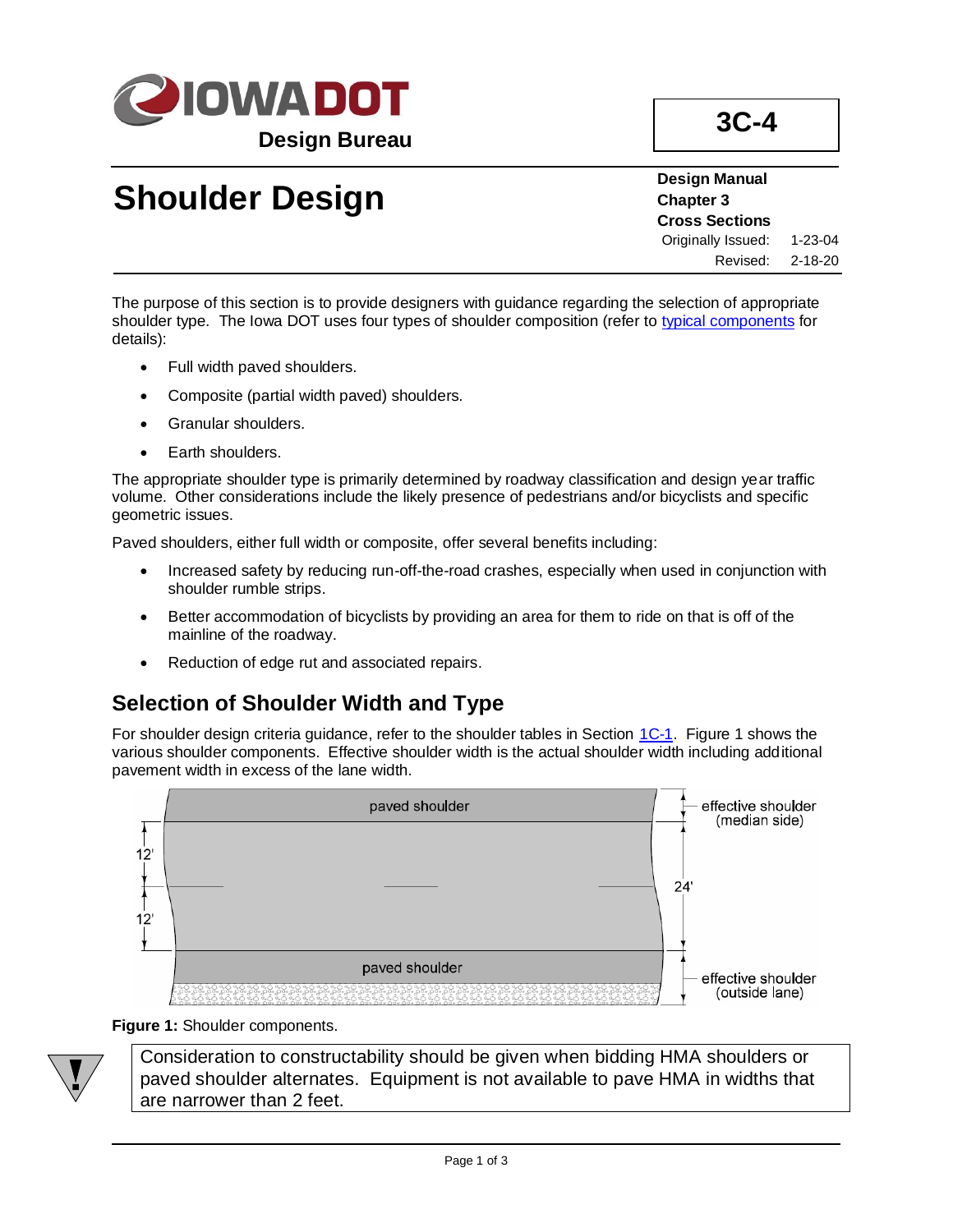For non-NHS Two-Lane Highways with design year ADT of less than 3000, a combination of factors such as those listed below should be considered to determine if composite shoulders are appropriate:

- Run-off-the-road crash rate.
- Segments of roadway with a high number of small radius horizontal curves (to reduce problems associated with off-tracking).
- Segments of road with steep grades (to reduce shoulder rock erosion on steep grades caused by stormwater runoff).
- Ongoing edge rut problems.
- Shoulder width continuity.
- The number of times the pavement has been or may be widened (multiple narrow widening units are undesirable).
- Cost differential of paved shoulders compared to widening (the safety benefits of paved shoulders may outweigh the extra cost).
- Bicyclists are to be accommodated. In this case, the shoulders need to be wide enough to place milled rumble strips with a minimum of 4 feet outside of the rumble strips for bicyclists.

The District should make the final determination if and where composite shoulders are included in a project.

If a determination is made not to include composite shoulders, two foot pavement widening will likely need to be included. See Section [7D-8](07d-08.pdf) for guidance on pavement widening.

## **Paved Shoulders and Non-motorized User Accommodation**

When bicycles are to be accommodated on the shoulders, a minimum of 4 feet of paved area free of obstructions or rumble strips should be provided, with a minimum of 5 feet where the shoulder is adjacent to a curb, barrier, or railing. In constrained areas where 4 feet cannot be provided, a minimum of 3 feet is acceptable. See Section [3C-5](03C-05.pdf) for more on shoulder rumble strips.

### **Bridge Replacement Projects**

Normally, four foot paved shoulders will not be placed with bridge replacement projects. If the replacement project also involves realignment, then paved shoulders should be considered.

## **Special Situations**

Full width paved shoulders should be provided at curves with a superelevation rate of 7.0 % or greater and at locations where a curbed shoulder is used.

## **Retrofitting Paved Shoulders**

Road Design Details [7151](../tnt/PDFsandWebFiles/IndividualPDFs/7151.PDF) should be used for retrofitting paved shoulders on resurfacing projects. Road Design Detail [7152](../tnt/PDFsandWebFiles/IndividualPDFs/7152.PDF) should be used if the project does not involve resurfacing.

Designers may encounter two situations requiring special attention: 1) retrofitting paved shoulders with pavements less than 24 feet wide, and 2) retrofitting paved shoulders where less than six feet of shoulder is available.

#### **Retrofitting Paved Shoulders with Pavements Less Than 24 feet Wide**

For situations when a highway pavement is less than 24 feet wide and the highway meets the qualifications stated above for paved shoulders, contact the Pavement Design Section in the Construction and Materials Bureau for assistance.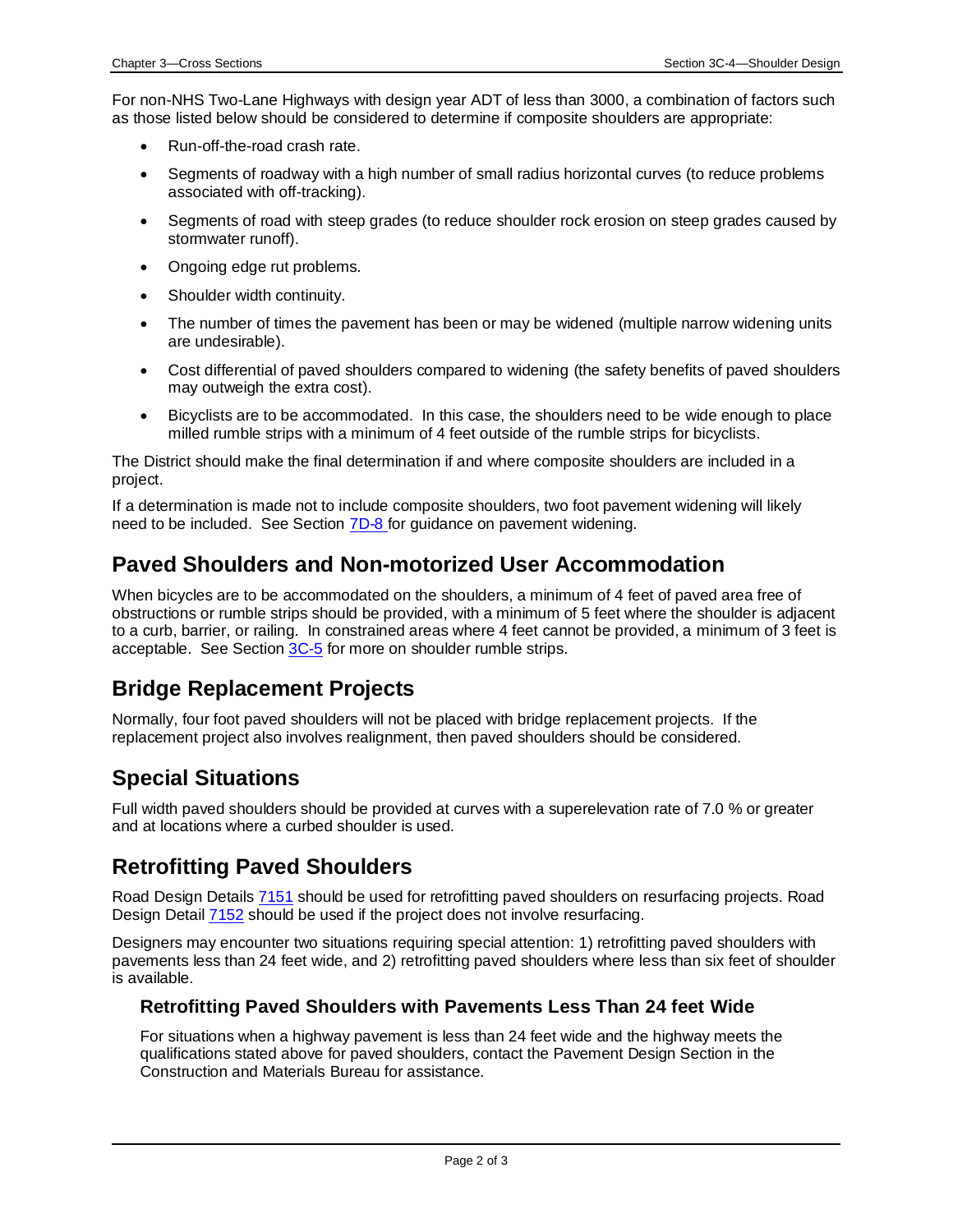#### **Retrofitting Paved Shoulders where Less Than Six Feet of Shoulder Is Available**

A minimum two foot granular shoulder should be placed outside of a paved shoulder for pavement support and delineation. This is not possible if a four foot paved shoulder is to be placed where less than six feet of shoulder is available. One option is to widen the shoulder to accommodate a four foot paved shoulder with a two foot granular shoulder. A second option is to reduce the width of both the paved and granular portions of the shoulder. The width of the paved portion of the shoulder (E) is determined as shown in Figure 2.



 $E =$  width of paved shoulder (see Typical 7151 or 7152)



Designers are likely to encounter other situations which are not covered in this section or do not fit well with existing Shoulder Typicals and Road Design Details. In cases such as these, the designer is encouraged to contact the Methods Section in the Design Bureau for assistance.

## **Returns and Tapers**

Road Design Detail [7154B](../tnt/PDFsandWebFiles/IndividualPDFs/7154B.pdf) should be used for returns at intersections. Road Design Detail [7154A](../tnt/PDFsandWebFiles/IndividualPDFs/7154A.pdf) should be used for turning lanes and  $\frac{7155}{100}$  for passing and climbing lanes.

## **Additional Considerations**

Shoulder slopes: refer to Section [3C-3.](03c-03.pdf)

Milled rumble strips: refer to Section [3C-5.](03c-05.pdf)